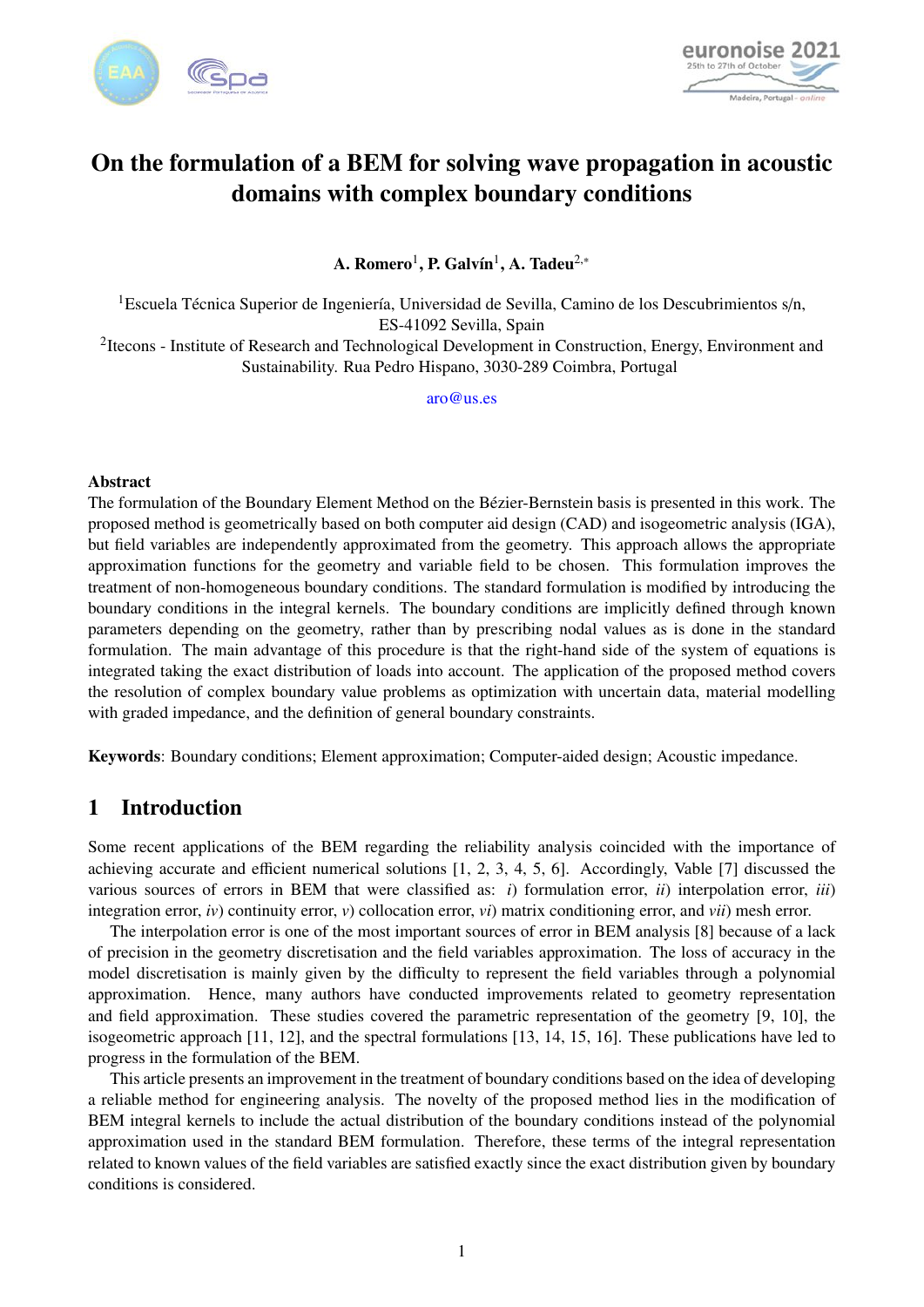The proposed method has been implemented in the BEM formulation based on the Bézier-Bernstein space [\[17\]](#page-8-16) to consider the exact boundary geometry. Also, this formulation allows the use of arbitrary high-order elements. Thus, the proposed method presents some enhancements according to Reference [\[7\]](#page-8-6): *i*) low interpolation error due to the use of high-order elements, *ii*) the collocation error is reduced because the boundary conditions are implicit at the integration kernels, and *iii*) no mesh error since exact CAD model geometry is considered.

The outline of the paper is as follows. In Section [2,](#page-1-0) the definition of boundary conditions in the BEM is presented and the Bézier-Bernstein space is briefly described. The proposed method is verified in Section [3](#page-5-0) from two benchmark problems with a known analytical solution. A numerical example is presented and investigated in Section ??. Finally, the main results drawn from this research are summarised in the Conclusion section.

## <span id="page-1-0"></span>2 Numerical model

In this work, we consider the Helmholtz equation, without loss of generality, to present the proposed formulation. The governing equation in the bounded domain Ω with the piecewise smooth boundary Γ defined by its normal outward  $n(x)$  is:

$$
\nabla^2 u(\mathbf{x}) + \kappa^2 u(\mathbf{x}) = 0, \qquad \mathbf{x} \in \Omega,
$$
 (1)

where  $u(x)$  is the velocity potential and  $k > 0$  denotes the wavenumber. The problem definition is completed by setting the boundary conditions for on  $\Gamma = \partial \Omega$ . Dirichlet and Neumann boundary conditions are defined as  $u(x) = \overline{u}(x)$  and  $q(x) = \frac{\partial u(x)}{\partial n(x)} = \overline{q}(x)$ , respectively. Also, it is possible to adopt the Robin boundary condition to gather the three types of boundary conditions in one expression:

$$
\alpha(\mathbf{x})u(\mathbf{x}) + \beta(\mathbf{x})q(\mathbf{x}) = \gamma(\mathbf{x}), \qquad \mathbf{x} \in \Gamma,
$$
\n(2)

<span id="page-1-2"></span>where  $\alpha(x)$ ,  $\beta(x)$  and  $\gamma(x)$  are known parameters along the boundary that allow the following definitions:

| $\beta(\mathbf{x})=0$ :                                 | $u(\mathbf{x}) = \overline{u}(\mathbf{x}) = \gamma(\mathbf{x})/\alpha(\mathbf{x})$                                    | Dirichlet boundary condition | (3) |
|---------------------------------------------------------|-----------------------------------------------------------------------------------------------------------------------|------------------------------|-----|
| $\alpha(\mathbf{x}) = 0$ :                              | $q(\mathbf{x}) = \overline{q}(\mathbf{x}) = \gamma(\mathbf{x})/\beta(\mathbf{x})$                                     | Neumann boundary condition   | (4) |
| $\alpha(\mathbf{x}) \neq 0, \beta(\mathbf{x}) \neq 0$ : | $q(\mathbf{x}) = \overline{q}(\mathbf{x}) = (\gamma(\mathbf{x}) - \alpha(\mathbf{x})u(\mathbf{x}))/\beta(\mathbf{x})$ | Robin boundary condition     | (5) |

We can see from the above definitions that the Neumann condition is a particular case of the Robin type when  $\alpha(x) = 0$ . Therefore, it is not necessary to distinguish between the two types of boundary conditions in the problem definition. Then, the boundary is defined as  $\Gamma = \Gamma^u \cup \Gamma^q$  according to the following definitions:

$$
u(\mathbf{x}) = \overline{u}(\mathbf{x}) = \gamma(\mathbf{x})/\alpha(\mathbf{x}), \qquad \mathbf{x} \in \Gamma^u, \tag{6}
$$

$$
q(\mathbf{x}) = \overline{q}(\mathbf{x}) = (\gamma(\mathbf{x}) - \alpha(\mathbf{x})u(\mathbf{x}))/\beta(\mathbf{x}), \qquad \mathbf{x} \in \Gamma^q.
$$
 (7)

It is assumed that  $\kappa^2$  is not an eigenvalue of  $\nabla^2 u(\mathbf{x}) + \kappa^2 u(\mathbf{x}) = 0$  subject to the homogeneous form of the imposed boundary conditions.

### 2.1. Boundary element formulation

<span id="page-1-1"></span>The basic integral equation is the starting point as we introduced before, which can be written as follows [\[18\]](#page-9-0):

$$
c(\xi)u(\xi) = \int_{\Gamma} \left( \frac{\partial u(\mathbf{x})}{\partial \mathbf{n}(\mathbf{x})} \Psi(\mathbf{x}, \xi) - u(\mathbf{x}) \frac{\partial \Psi(\mathbf{x}, \xi)}{\partial \mathbf{n}(\mathbf{x})} \right) d\Gamma(\mathbf{x}), \tag{8}
$$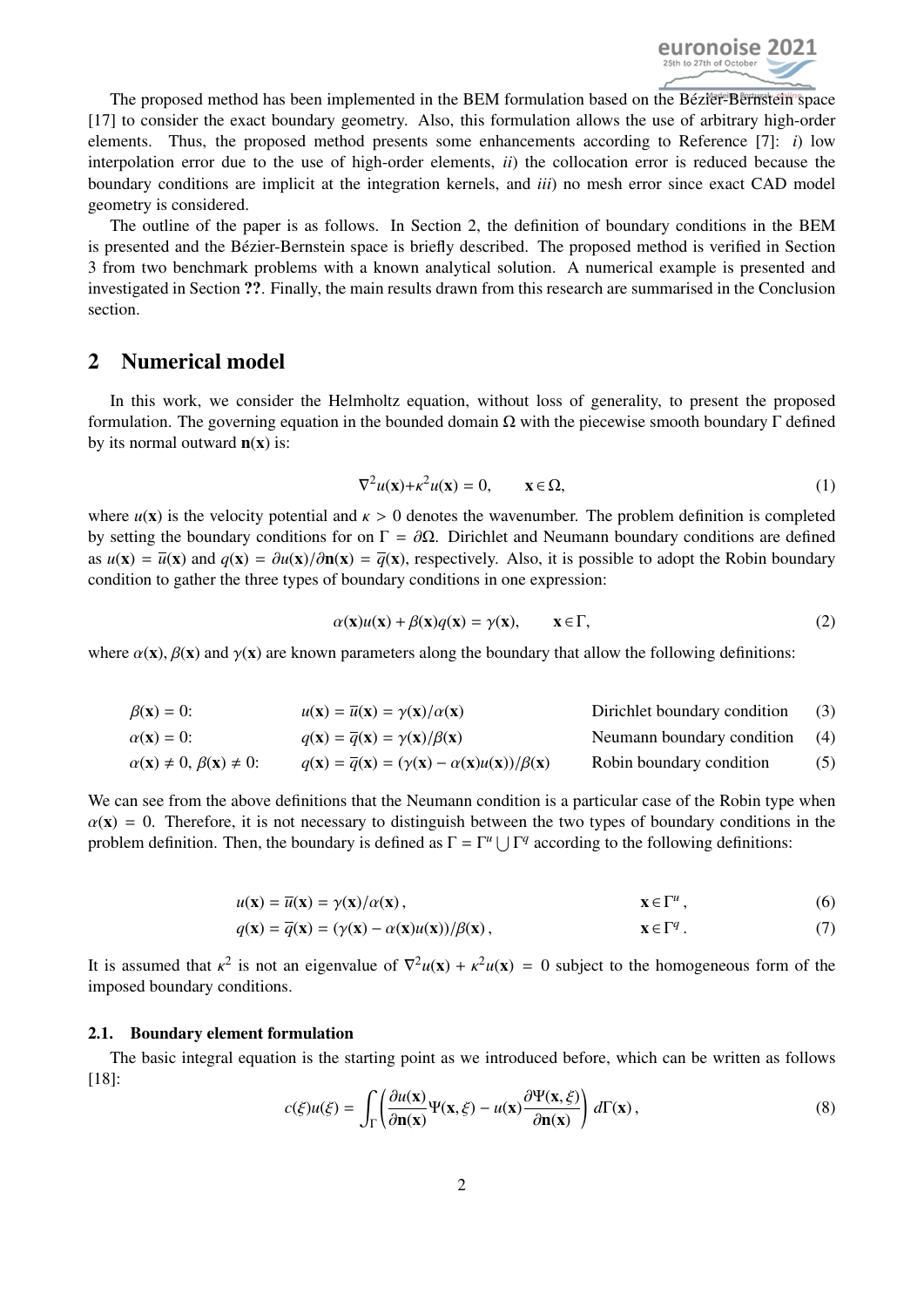

where  $\xi$  is the collocation point,  $q(x) = \partial u(x)/\partial n(x)$  is the normal flux,  $\Psi(x, \xi)$  is the fundamental solution (the Hankel function  $H_0^{(1)}$ ) (<sup>1)</sup>( $\kappa$ |**x** − ξ|)) at point **x** due to a point source located at  $\xi$ , and the integral-free term  $c(\xi)$ <br>and ary geometry at the collocation point  $\xi$ . The dependence on the wavenumber  $\kappa$  has depends only on the boundary geometry at the collocation point  $\xi$ . The dependence on the wavenumber  $\kappa$  has been omitted intentionally in the above equation for simplicity of notation.

The basic integral representation implies that the potential  $u(\xi)$  is obtained by integrating the field variables  $u(x)$  and  $q(x)$  over the boundary Γ, weighted by the fundamental solution Ψ(x, ξ). Typically, the accuracy in the computation of  $u(\xi)$  depends on the approximation of the field variables at the boundary, and it is also conditioned by the precision of the integration scheme to solve Equation [\(8\)](#page-1-1). The accuracy in the computation of  $u(\xi)$  will only rely on the precision of the quadrature rule when the field variables represent the actual solution at the boundary. This topic is discussed below.

<span id="page-2-0"></span>Following the scheme depicted in section ??, the boundary is discretised into *N* elements with  $\Gamma = \bigcup_{j=1}^{N} \Gamma^{j}$ . Thus, Equation [\(8\)](#page-1-1) is rewritten as follows:

$$
c(\xi)u(\xi) = \sum_{j=1}^{N} \int_{\Gamma^j} \left( \frac{\partial u(\mathbf{x})}{\partial \mathbf{n}(\mathbf{x})} \Psi(\mathbf{x}, \xi) - u(\mathbf{x}) \frac{\partial \Psi(\mathbf{x}, \xi)}{\partial \mathbf{n}(\mathbf{x})} \right) d\Gamma.
$$
 (9)

<span id="page-2-4"></span>Equation [\(9\)](#page-2-0) represents the discretised basic integral representation for  $u(\xi)$ , which is computed as a piecewise integration of the field variables over the boundary. The field variables within an element Γ *j* are interpolated from the nodal values  $u^k$  using element shape functions  $\phi^k(\mathbf{x})$  of order *p*:

$$
u(\mathbf{x}) = \sum_{i=0}^{p} \phi^{i}(\mathbf{x})u^{i} = \phi(\mathbf{x})\mathbf{u}^{e}.
$$
 (10)

<span id="page-2-1"></span>Then, the element approximation is substituted into Equation [\(9\)](#page-2-0) to yield the following expression:

$$
c(\xi)u(\xi) = \sum_{j=1}^{N} \left[ \left( \int_{\Gamma^j} \phi(\mathbf{x}) \Psi(\mathbf{x}, \xi) d\Gamma \right) \frac{\partial \mathbf{u}^e}{\partial \mathbf{n}} - \left( \int_{\Gamma^j} \phi(\mathbf{x}) \frac{\partial \Psi(\mathbf{x}, \xi)}{\partial \mathbf{n}(\mathbf{x})} d\Gamma \right) \mathbf{u}^e \right].
$$
 (11)

In this case, the basic integral Equation [\(11\)](#page-2-1) differs from Equation [\(9\)](#page-2-0) because the potential  $u(\xi)$  is given by integration of field nodal values interpolated by the element shape functions. The accuracy is constrained by the element approximation and should be lower than in Equation [\(9\)](#page-2-0), even if u *e* takes the exact value of the field variable *u*(x) at nodal positions unless the element approximation of the field variables is exact. Therefore, the element approximation implies a loss of accuracy in the evaluation of the integral representation.

<span id="page-2-2"></span>Finally, the collocation method allows the definition of a system of equations that relates nodal values u and q over the boundary:

$$
\mathbf{Hu} = \mathbf{Gq},\tag{12}
$$

where H and G are the fully non-symmetrical boundary element system matrices. After boundary condition have been prescribed, Equation [\(12\)](#page-2-2) is rewritten as  $AX = b$  [\[19\]](#page-9-1), where A is the matrix of coefficients, X collects the unknown nodal values, and b is the right-hand side.

<span id="page-2-3"></span>Our concern begins with the approximation of the right-hand side of the system of equations. This term is computed from the rearrangement of Equation [\(11\)](#page-2-1) according to the boundary conditions, as:

$$
\mathbf{b}(\xi) = \sum_{\Gamma' \in \Gamma^q} \left( \int_{\Gamma'} \phi(\mathbf{x}) \Psi(\mathbf{x}, \xi) d\Gamma \right) \frac{\partial \overline{\mathbf{u}}^e}{\partial \mathbf{n}} - \sum_{\Gamma' \in \Gamma^u} \left( \int_{\Gamma'} \phi(\mathbf{x}) \frac{\partial \Psi(\mathbf{x}, \xi)}{\partial \mathbf{n}(\mathbf{x})} d\Gamma \right) \overline{\mathbf{u}}^e, \tag{13}
$$

where Γ<sup>*u*</sup> and Γ<sup>*q*</sup> denote those parts of the boundary where Dirichlet and Robin (or Neumann) conditions are respectively defined. In this equation, the element approximation is used to interpolate the field variable  $\bar{u}(x)$ , and its derivative, through the nodal value  $\overline{u}^e$  and the element shape functions  $\phi(x)$ . Following this procedure, the boundary conditions are prescribed as known nodal values, but the approximation of the field variables through element shape function implies a loss of accuracy in the collocation method, as we mentioned above.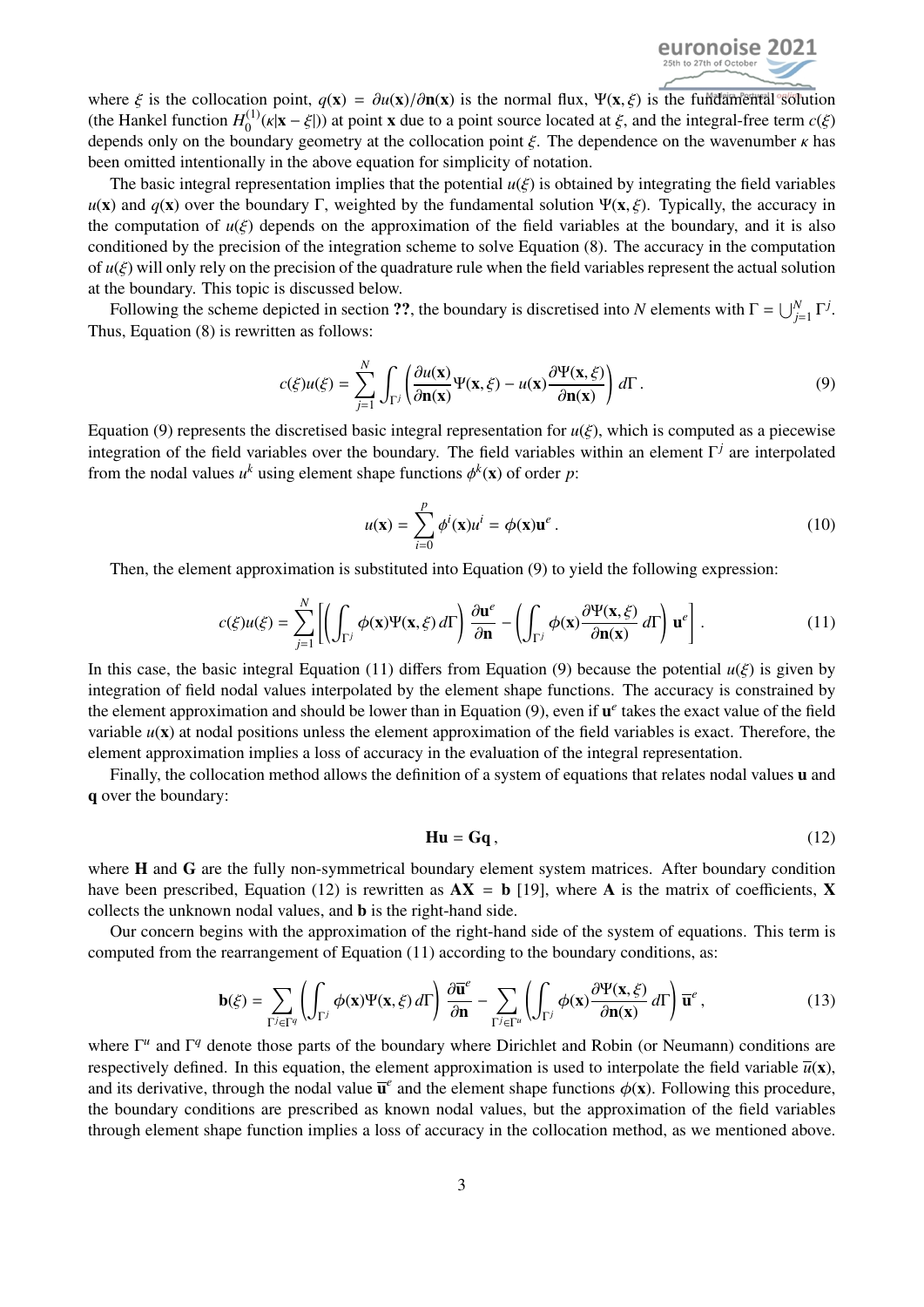

Therefore, this approach does not seem to be sufficiently justified for the application of boundary conditions, given that the distribution of field variables is fully known.

The novelty of the proposed method derives from this lack of accuracy. Thus, the actual distribution of  $\bar{u}(\bf{x})$ is included in the integration kernels of Equation [\(13\)](#page-2-3). Moreover, the definition of boundary conditions given by Equation [\(2\)](#page-1-2) is used to develop a more general method. The basic integral representation of *u* given by Equation [\(9\)](#page-2-0) is modified as follows, according to the boundary conditions given by Equation [\(2\)](#page-1-2):

$$
c(\xi)u(\xi) = \sum_{\Gamma^{j}\in\Gamma^{u}} \int_{\Gamma^{j}} \frac{\partial u(\mathbf{x})}{\partial \mathbf{n}(\mathbf{x})} \Psi(\mathbf{x}, \xi) d\Gamma - \sum_{\Gamma^{j}\in\Gamma^{u}} \int_{\Gamma^{j}} \frac{\gamma(\mathbf{x})}{\alpha(\mathbf{x})} \frac{\partial \Psi(\mathbf{x}, \xi)}{\partial \mathbf{n}(\mathbf{x})} d\Gamma - \sum_{\Gamma^{j}\in\Gamma^{q}} \int_{\Gamma^{j}} \left(\frac{\alpha(\mathbf{x})}{\beta(\mathbf{x})} \Psi(\mathbf{x}, \xi) + \frac{\partial \Psi(\mathbf{x}, \xi)}{\partial \mathbf{n}(\mathbf{x})}\right) u(\mathbf{x}) d\Gamma + \sum_{\Gamma^{j}\in\Gamma^{q}} \int_{\Gamma^{j}} \frac{\gamma(\mathbf{x})}{\beta(\mathbf{x})} \Psi(\mathbf{x}, \xi) d\Gamma.
$$
 (14)

<span id="page-3-0"></span>Once the element approximation given by Equation [\(10\)](#page-2-4) is introduced in the above equation, it becomes:

$$
c(\xi)u(\xi) - \sum_{\Gamma^j \in \Gamma^u} \left( \int_{\Gamma^j} \phi(\mathbf{x}) \Psi(\mathbf{x}, \xi) d\Gamma \right) \frac{\partial \mathbf{u}^e}{\partial \mathbf{n}} + \sum_{\Gamma^j \in \Gamma^q} \left\{ \int_{\Gamma^j} \left( \frac{\alpha(\mathbf{x})}{\beta(\mathbf{x})} \Psi(\mathbf{x}, \xi) + \frac{\partial \Psi(\mathbf{x}, \xi)}{\partial \mathbf{n}(\mathbf{x})} \right) \phi(\mathbf{x}) d\Gamma \right\} \mathbf{u}^e = \sum_{\Gamma^j \in \Gamma^q} \int_{\Gamma^j} \frac{\gamma(\mathbf{x})}{\beta(\mathbf{x})} \Psi(\mathbf{x}, \xi) d\Gamma - \sum_{\Gamma^j \in \Gamma^u} \int_{\Gamma^j} \frac{\gamma(\mathbf{x})}{\alpha(\mathbf{x})} \frac{\partial \Psi(\mathbf{x}, \xi)}{\partial \mathbf{n}(\mathbf{x})} d\Gamma.
$$
 (15)

Equation [\(15\)](#page-3-0) has been rearranged according to the boundary conditions. It should be noticed that the righthand side of this equation does not depend on the element approximation and, therefore, higher accuracy than a standard formulation is expected. After all known  $u(\xi)$  for  $\xi$  belonging to  $\Gamma^u$  are passed to the right-hand side,<br>the following system of equations is obtained: the following system of equations is obtained:

$$
AX = b.
$$
 (16)

The solution for the system of equations gives unknown nodal values of  $u(x)$  and  $q(x)$  at the boundary. Afterwards, the potential  $u(\xi)$  at internal point  $\xi$  in the domain  $\Omega$  can be computed from Equation [\(15\)](#page-3-0), making the free term  $c(\xi) = 1$ . The solution at internal points also benefits from the proposed treatment of the boundary conditions.

This approach has the following advantages over the standard BEM formulation: *i*) the computation of the right-hand side is independent of the element approximation; and *ii*) the Robin boundary condition is implicitly considered in the element matrix through parameters  $\alpha(x)$ ,  $\beta(x)$  and  $\gamma(x)$  keeping the spatial information, instead of a relationship between nodal variables as is done in the standard BEM formulation. Therefore, the proposed method has high accuracy as will be shown in the next section.

Although the proposed method is valid for any BEM formulation, it is implemented in the BEM formulation based on the Bézier-Bernstein space [\[17\]](#page-8-16) to show its capabilities. The next section summarises the main ideas for the method.

#### <span id="page-3-2"></span>2.2. The BEM formulation in the Bézier-Bernstein space

The Bézier-Bernstein space is used to describe the exact boundary geometry and to approximate the field variables. It is based on the application of polynomials in Bernstein form, that grows with the development of Bézier curves  $\mathbf{r}_n(t)$  in computer-aided design.

<span id="page-3-1"></span>The Bézier curve is defined over the interval  $t \in [0, 1]$  as:

$$
\mathbf{r}_n(t) = \sum_{k=0}^n \mathbf{b}_k B_k^n(t),\tag{17}
$$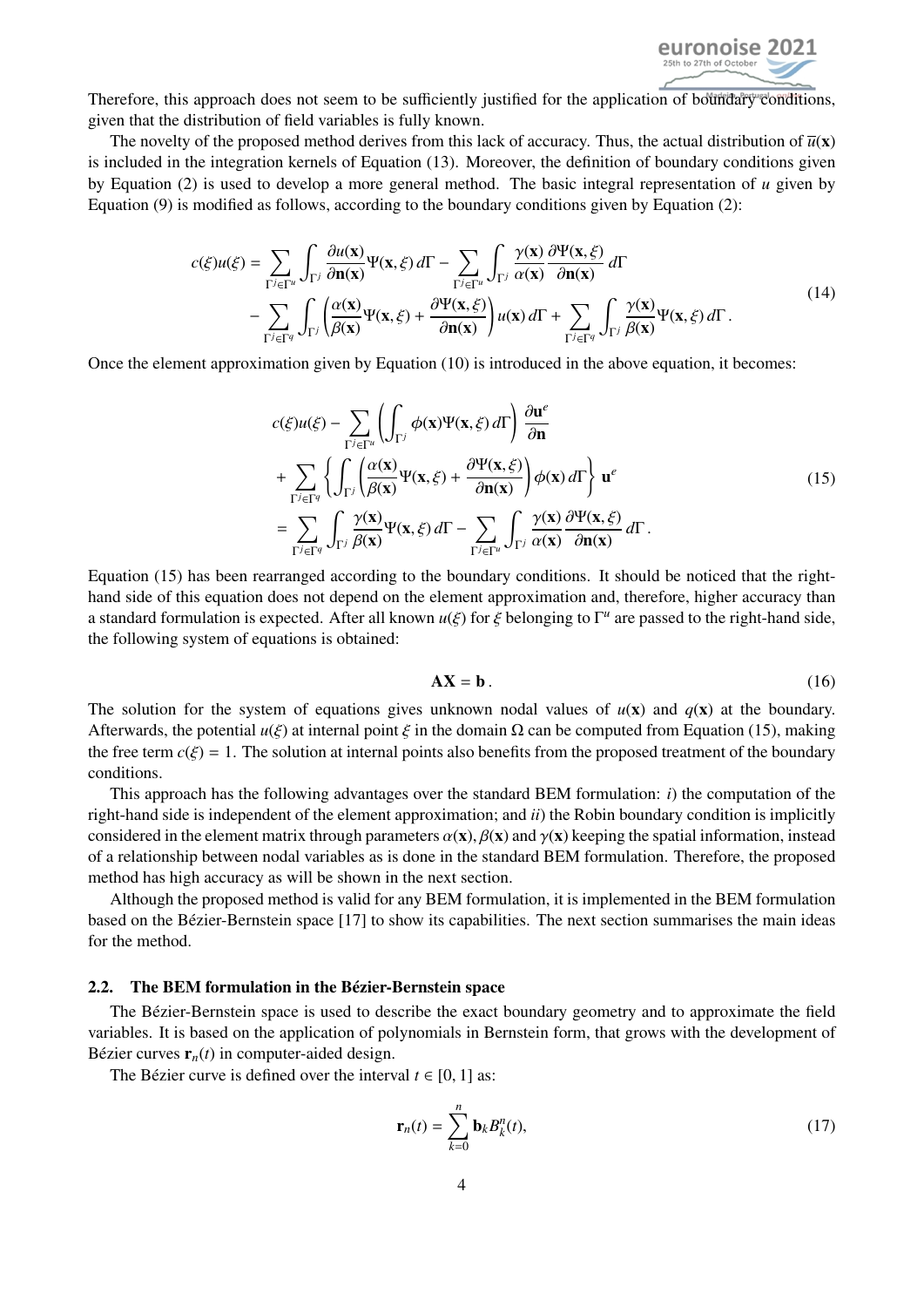

where  $\mathbf{b}_k$  are the control points used to approximate the geometry and *n* the curve degree.<sup>Martin</sup>e de Casteljau algorithm is often used for evaluating and splitting a Bézier curve  $\mathbf{r}_n(t)$  at a given point *t* [\[20\]](#page-9-2). Although the de Casteljau algorithm allows an easy evaluation of a Bézier curve, it is computationally expensive. An efficient curve computation is achieved using the polar form (or blossom) of a Bézier curve  $\mathbf{r}_n(t)$  [\[21\]](#page-9-3), which defines a multi-affine transformation satisfying:

$$
\mathbf{b}_k = \mathbf{R}(\underbrace{0, \dots, 0}_{n-k}, \underbrace{1, \dots, 1}_{k}),
$$
\n(18)

<span id="page-4-3"></span><span id="page-4-0"></span>where  $\mathbf{R}(t_1, \ldots, t_n)$  is computed as:

$$
\mathbf{R}(t_1, ..., t_n) = \sum_{\substack{I \cap J = \emptyset \\ I \cup J = \{1, 2, ..., n\}}} \prod_{i \in I} (1 - t_i) \prod_{j \in J} t_j \mathbf{b}_{|J|}.
$$
(19)

<span id="page-4-4"></span>Thus, a polynomial in Bernstein form can be formulated in the polar form, substituting Equation [\(18\)](#page-4-0) into Equation [\(17\)](#page-3-1) as follows:

$$
\mathbf{r}_n(t) = \sum_{k=0}^n \mathbf{R}(\underbrace{0, \dots, 0}_{n-k}, \underbrace{1, \dots, 1}_{k}) B_k^n(t) = \mathbf{R}(t, \dots, t).
$$
 (20)

The Bézier-Bernstein space is used to describe the exact element geometry as  $\Gamma^j(\mathbf{x}) = \mathbf{r}_n^j(t)$ . Hence, the element integrals in Equation [\(15\)](#page-3-0) are rewritten in the univariate basis  $t \in [0, 1]$  as [\[17,](#page-8-16) [22\]](#page-9-4):

<span id="page-4-1"></span>
$$
\int_{\Gamma^j} f(\mathbf{x}, \xi) d\Gamma = \int_0^1 f(\mathbf{x}(t), \xi) \left| \frac{d\mathbf{r}_n^j(t)}{dt} \right| dt,
$$
\n(21)

where  $f(x, \xi)$  represents the integration kernels. Moreover, Equation [\(21\)](#page-4-1) can be transformed into the integration interval [−1, 1] to employ a Gauss-Legendre quadrature.

Moreover, the proposed method employs the Lagrange interpolant relative to the Bernstein basis for the field variable approximation to an element [\[23\]](#page-9-5). The field approximation given by Equation [\(10\)](#page-2-4) interpolates *n* + 1 nodal values through the element shape functions  $P_n^i = \phi^i$  of order *n*, for  $i = 0, \ldots, n$ . The proposed element is defined by the nodal positions *t*, in the universite basis. The Lagrange interpolant  $P^i$  deri element is defined by the nodal positions  $t_j$  in the univariate basis. The Lagrange interpolant  $P_n^i$  derived from the Bernstein basis must fulfil the following condition at element nodes *t<sup>j</sup>* :

$$
P_n^i(t_j) = \phi^i(t_j) = \sum_{k=0}^n c_k^i B_k^n(t_j) = \delta_{ij}, \qquad j = 0, ..., n,
$$
 (22)

<span id="page-4-2"></span>where,  $c_k^i$  are the control points used to define the Lagrange polynomial  $P_n^i$ . This condition is commonly expressed as a linear system of equations through the Bernstein-Vandermonde matrix  $A_{ij} = B_i^n(t_j)$  as:

$$
\begin{bmatrix} B_0^n(t_0) & B_1^n(t_0) & \dots & B_k^n(t_0) & \dots & B_n^n(t_0) \\ B_0^n(t_1) & B_1^n(t_1) & \dots & B_k^n(t_1) & \dots & B_n^n(t_1) \\ \dots \\ B_0^n(t_i) & B_1^n(t_i) & \dots & B_k^n(t_i) & \dots & B_n^n(t_i) \\ \dots \\ B_0^n(t_n) & B_1^n(t_n) & \dots & B_k^n(t_n) & \dots & B_n^n(t_n) \end{bmatrix} \begin{bmatrix} c_0^i \\ c_1^i \\ \dots \\ c_k^i \\ \dots \\ c_n^i \end{bmatrix} = \begin{bmatrix} 0 \\ 0 \\ \dots \\ 1 \\ \dots \\ 0 \end{bmatrix}.
$$
 (23)

Thus, the element shape function  $\phi^i$  is defined by control points obtained from the solution of [\(23\)](#page-4-2).<br>Then the field approximation given by Equation (10) in the univariate basis t becomes:

<span id="page-4-5"></span>Then, the field approximation given by Equation [\(10\)](#page-2-4) in the univariate basis *t* becomes:

$$
u(t) = \sum_{i=0}^{p} \phi^{i}(t)u^{i} = \sum_{i=0}^{p} \left\{ \sum_{k=0}^{n} c_{k}^{i} B_{k}^{n}(t) \right\} u^{i} = \sum_{i=0}^{p} R^{i}(t, \dots, t)u^{i},
$$
\n(24)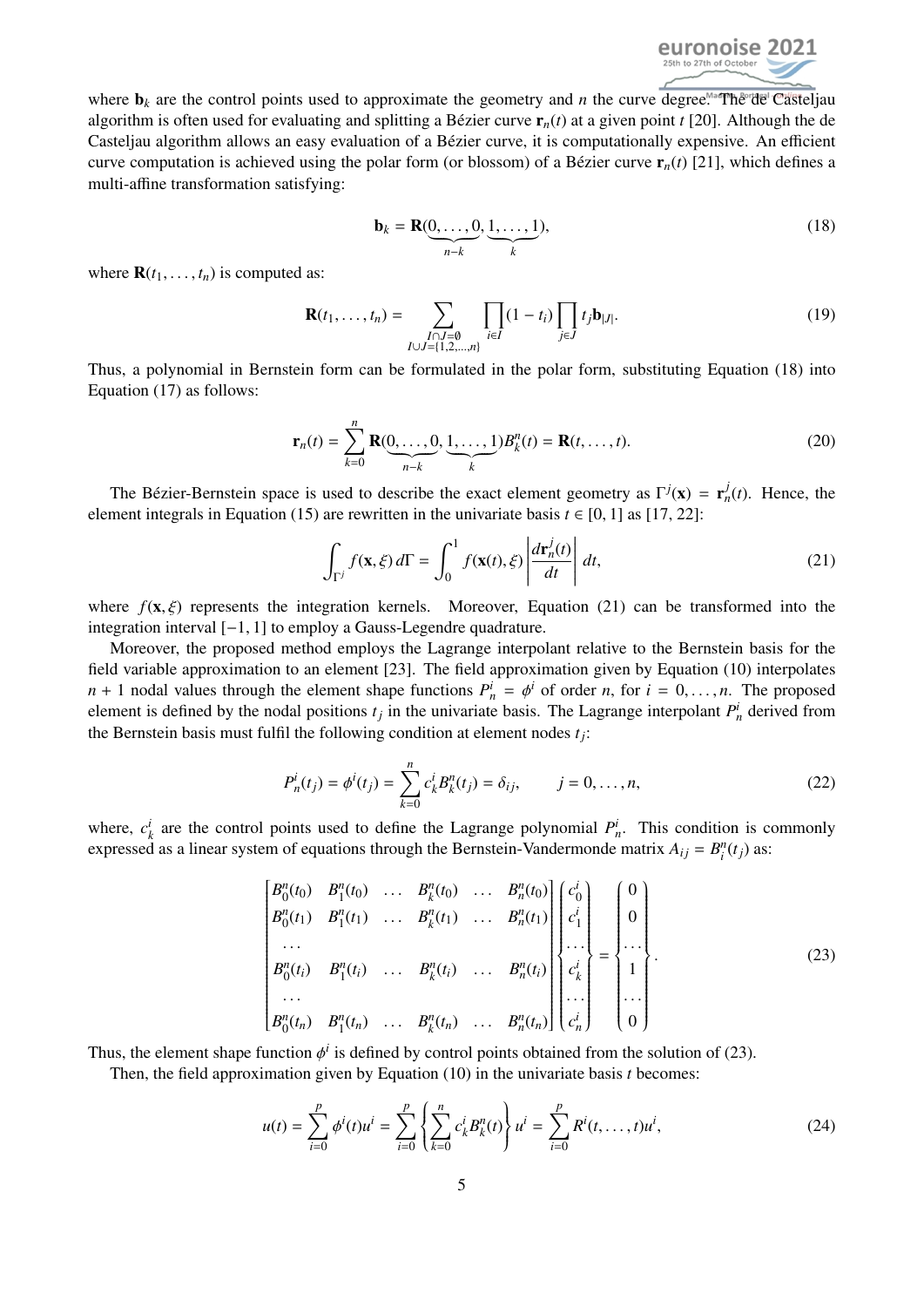

where the evaluation of the element shape function  $\phi^i(t)$  also benefits from the computational advantages of using the polar form  $P^i(t, t)$  according to Equation (10) using the polar form  $R^i(t_1, \ldots, t_n)$  according to Equation [\(19\)](#page-4-3).<br>Once the geometry and the field approximation given by E

Once the geometry and the field approximation given by Equations [\(20\)](#page-4-4) and [\(24\)](#page-4-5) are introduced in Equation [\(15\)](#page-3-0), the boundary integrals are computed using a standard Gauss-Legendre quadrature with  $p + 1$  integration points whenever the collocation point is sufficiently distant from the integration element. Otherwise, the solution of singular or weakly singular integrals is numerically computed using a smoothing transformation using a Gauss-Legendre quadrature [\[24\]](#page-9-6).

## <span id="page-5-0"></span>3 Numerical verification

In this section, we analyse the performance of the proposed method for solving the Helmholtz equation in a square boundary  $\Omega := [-1, 1] \times [-1, 1]$  at a high wavenumber  $\kappa = 100$  rad/m. Four linear Bézier patches were used to define the boundary geometry:

$$
\Gamma_1 := [-1, 1] \times [-1, -1], \Gamma_2 := [1, 1] \times [-1, 1], \Gamma_3 := [-1, 1] \times [1, 1], \Gamma_4 := [-1, -1] \times [-1, 1]. \tag{25}
$$

The proposed method was then tested in two benchmark problems. Different boundary conditions were chosen such that the exact solution satisfies  $u^I(\mathbf{x}) = \exp(i\kappa \mathbf{d} \cdot \mathbf{x})$ , where the polarised direction was set to  $\mathbf{d} = [1, 1]$ , and the unit imaginary number was denoted by the Greek letter *t* to prevent confusion with the unit imaginary number was denoted by the Greek letter  $\iota$  to prevent confusion with some subscripts used in the paper. Numerical results were compared with a reference solution using the  $l_2$  scaled error  $\epsilon_2$  to assess the accuracy.

A convergence investigation was carried out for several element lengths *h* with successive *p*−enrichment. Three different discretisation schemes were tested with element lengths given by κ*<sup>h</sup>* <sup>=</sup> <sup>7</sup>.5, κ*<sup>h</sup>* <sup>=</sup> 3 and κ*<sup>h</sup>* <sup>=</sup> 1. The element shape functions were obtained from the interpolation functions defined at Chebyshev points of the first kind [\[17\]](#page-8-16). The element order was increased until convergence was reached. For this purpose, we considered that the problem solution was properly approximated if the error satisfied  $\log(\epsilon_2(h, p-1)/\epsilon_2(h, p+1)) \leq 1$ .

The accuracy of the proposed method was compared with a standard BEM formulation [\(11\)](#page-2-1). The type of element and the integration scheme was the same in both methods. Only the treatment of boundary conditions was modified.

### 3.1. Example 1

In this example, Dirichlet and Neumann conditions were prescribed on the boundaries  $\Gamma_{1,3}$  and  $\Gamma_{2,4}$ , respectively. The boundary conditions were prescribed as follows, according to Equation [\(2\)](#page-1-2):

$$
\alpha(\mathbf{x}) = 1, \qquad \beta(\mathbf{x}) = 0, \qquad \gamma(\mathbf{x}) = u^I(\mathbf{x}), \qquad \mathbf{x} \text{ on } \Gamma_{1,3}, \qquad (26)
$$

$$
\alpha(\mathbf{x}) = 0, \qquad \beta(\mathbf{x}) = 1, \qquad \gamma(\mathbf{x}) = \nabla u^{I}(\mathbf{x}) \cdot \mathbf{n}(\mathbf{x}), \qquad \mathbf{x} \text{ on } \Gamma_{2,4}. \qquad (27)
$$

The right-hand side in Equation [\(15\)](#page-3-0) was computed from the parameters  $\alpha(\mathbf{x})$ ,  $\beta(\mathbf{x})$  and  $\gamma(\mathbf{x})$  which are included in the integration kernel, as we stated before. Therefore, these terms of the BIE were computed without loss of accuracy due to the element approximation. However, if Equation [\(13\)](#page-2-3) is considered, the righthand side of the system of equations is integrated making an approximation of the boundary condition at the nodal position interpolated by the element shape function.

Figure [1](#page-6-0) shows the result of the convergence investigation. First, the  $l_2$  scaled error  $\epsilon_2$  was evaluated over the boundary from the nodal solution. The convergence rate improved as the boundary discretisation became finer in all the studied cases. The proposed method and the standard BEM formulation gave a similar approximation as can be seen Figure [1.](#page-6-0)(a), with the lowest error  $O(10^{-10})$  being achieved for the finest mesh. However, the accuracy of the two methods in terms of computing the domain solution at the internal point was quite different (Figure [1.](#page-6-0)(b)). The convergence of the proposed method was much better than in the standard formulation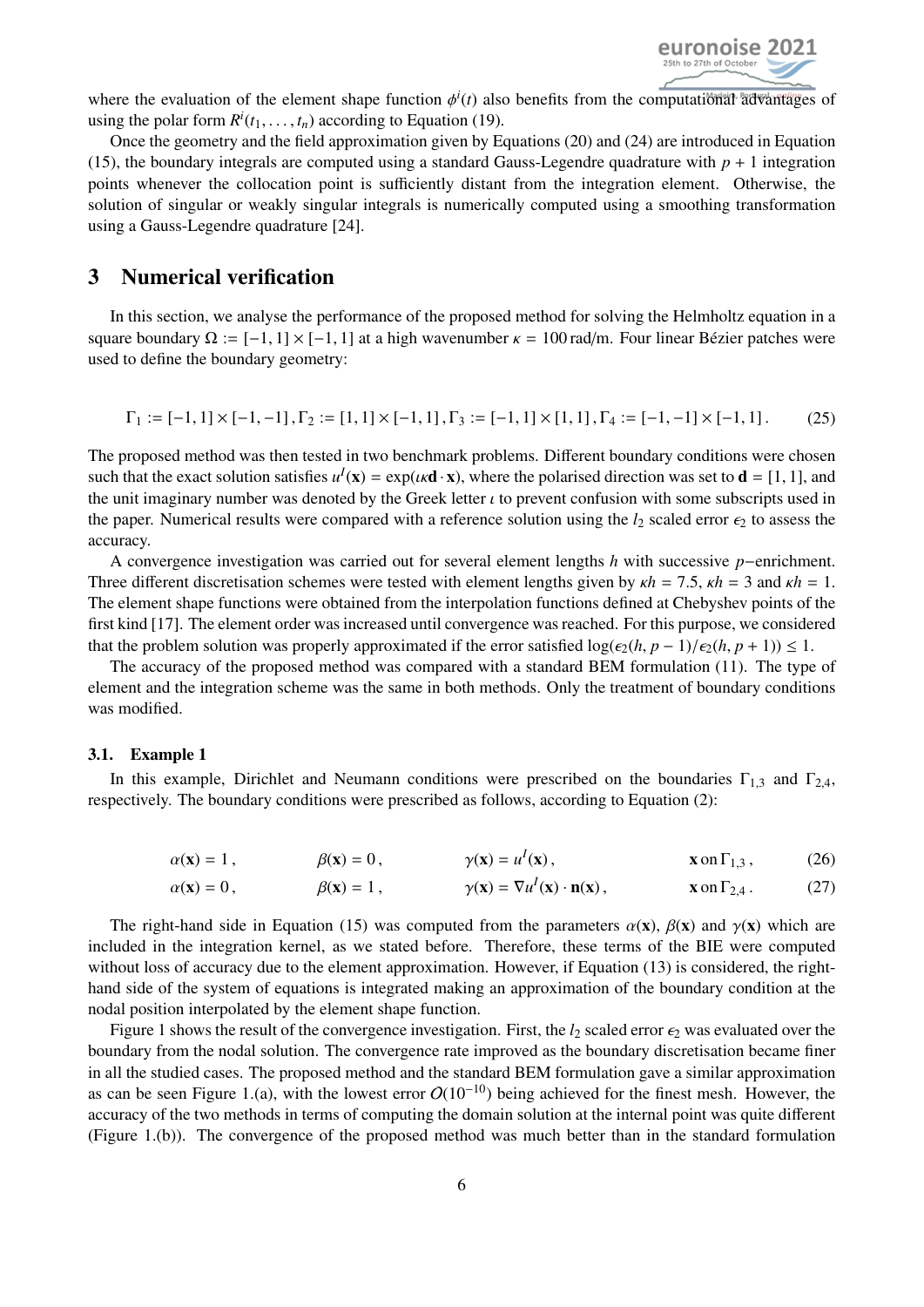

because of the higher accuracy in the right-hand side computation. Moreover, the domain solution was more accurate than the boundary solution since it was computed from the nodal values previously obtained and the prescribed boundary conditions, without any polynomial approximation along with the elements. The lowest error was  $O(10^{-12})$ .

For comparison purpose, the potential at the internal point  $\xi = (0,0)$  was computed from the discretised basic integral equation (Equation [\(9\)](#page-2-0)) using the exact solution for the field variables over the boundary. The solution computed in this way is the best available solution since the BIE was integrated from the exact field distribution. The accuracy of this solution was related to the element order *p* which defined the number of integration points (see Section [2\)](#page-3-2). Therefore, the *hp*-refinement provides a piecewise integration scheme with variable order according to *p*. Figure [1.](#page-6-0)(b) uses shaded lines to show the computed error. The lowest error was considerably lower than in the previous cases. The proposed method approximated to the best solution particularly for medium and small element lengths. Note that the exact solution  $u^I(x)$  has been used to assess the solution at the internal point, instead of the numerical result computed with the BEM, to avoid the inherent inaccuracy of the method.

<span id="page-6-0"></span>

Figure 1:  $L_2$  scaled error  $\epsilon_2$  for different *kh* discretisations obtained by the proposed method (solid lines) and a standard BEM (dashed lines): (a) over the boundary, and (b) at the internal point  $\xi = (0,0)$  (the best solution at this point is represented in shaded lines).

#### 3.2. Example 2

The second example analyses the ability of the proposed method to represent Robin boundary conditions given by the following expression [\[25\]](#page-9-7):

$$
u\kappa u(\mathbf{x}) + \nabla u(\mathbf{x}) \cdot \mathbf{n}(\mathbf{x}) = g(\mathbf{x}),\tag{28}
$$

where  $g(\mathbf{x})$  was chosen accordingly to  $u^I(\mathbf{x}) = \exp(i\kappa \mathbf{d} \cdot \mathbf{x})$ . This condition set the parameters in Equation [\(2\)](#page-1-2) as follows: follows:

$$
\alpha(\mathbf{x}) = \iota \kappa, \qquad \beta(\mathbf{x}) = 1, \qquad \gamma(\mathbf{x}) = \iota \kappa u^{I}(\mathbf{x}) + \nabla u^{I}(\mathbf{x}) \cdot \mathbf{n}(\mathbf{x}), \qquad \mathbf{x} \in \Gamma. \tag{29}
$$

The solution computed with the standard BEM was obtained by substituting the flux given by  $q(x) = (g(x) - g(x))$  $\iota$ *ku*(x)) into Equation [\(12\)](#page-2-2). This expression gave a node-to-node relationship of the field variables. Then, the system of equations was of the form:

$$
(\mathbf{H} + \iota \kappa \mathbf{G})\mathbf{u} = \mathbf{G}\mathbf{g}
$$
 (30)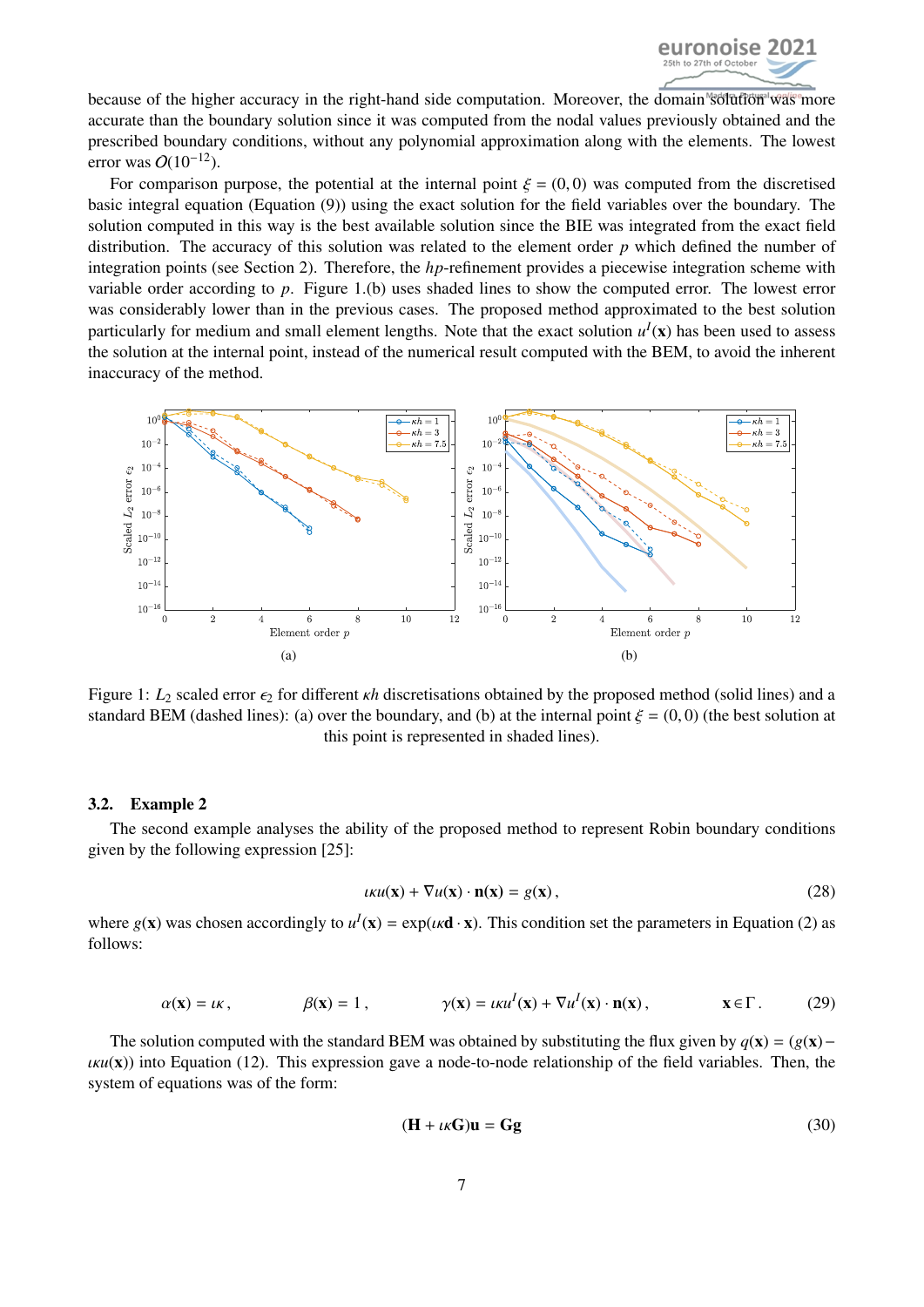

where **g** is a vector that collects the value  $g(\xi)$  at each collocation point.

Figure [2](#page-7-0) shows the computed errors in both cases. The convergence rates have similar behaviour to that in the above example. In this case, the standard BEM formulation gave a little bit more precision for some cases than the proposed method in the boundary solution, due to the integral kernels' complexity being higher than in the standard formulation. Some additional tests have shown an improvement of the boundary solution by increasing the number of integration points according to the kernel complexity. Once again, the domain solution computed with the proposed method was much better than that obtained by the standard formulation. The discrepancies in the two methods are due to the treatment of boundary conditions in each case. The solution converged to a minimum error  $O(10^{-11})$ .

<span id="page-7-0"></span>

Figure 2:  $L_2$  scaled error  $\epsilon_2$  for different *kh* discretisations obtained by the proposed method (solid lines) and a standard BEM (dashed lines): (a) over the boundary, and (b) at the internal point  $\xi = (0, 0)$ .

This analysis has depicted the loss of accuracy in the BIE caused by the approximation of boundary conditions from nodal values using element shape functions. The proposed method gave a better approximation than the standard formulation of the BEM, particularly at internal points in the domain. Therefore, it was demonstrated that the proposed treatment of non-homogeneous boundary conditions is suitable for the development of the BEM.

## 4 Conclusions

This work has proposed a new treatment of boundary conditions to improve the accuracy of the BEM. The boundary conditions were defined as the type of Dirichlet, Neumann and Robin conditions, using known parameters along the boundary that were included in the integral kernels. This procedure avoided the element approximation and allowed the domain geometry and boundary conditions to be considered exactly in the computation of the right-hand side of the BEM system of equations, as opposed to the standard formulation, which interpolates the boundary conditions from nodal values using the element shape functions. The proposed method was implemented in the BEM formulation based on the Bézier-Bernstein space, which allowed an independent approximation of the geometry and the field variables. However, the method can be extended to other BEM formulations.

## Acknowledgements

The research work presented was supported by the Spanish Ministry Science, Innovation and University (PID2019-109622RB), and by the FEDER Andalucía 2014-2020 Operational Program (US-126491), and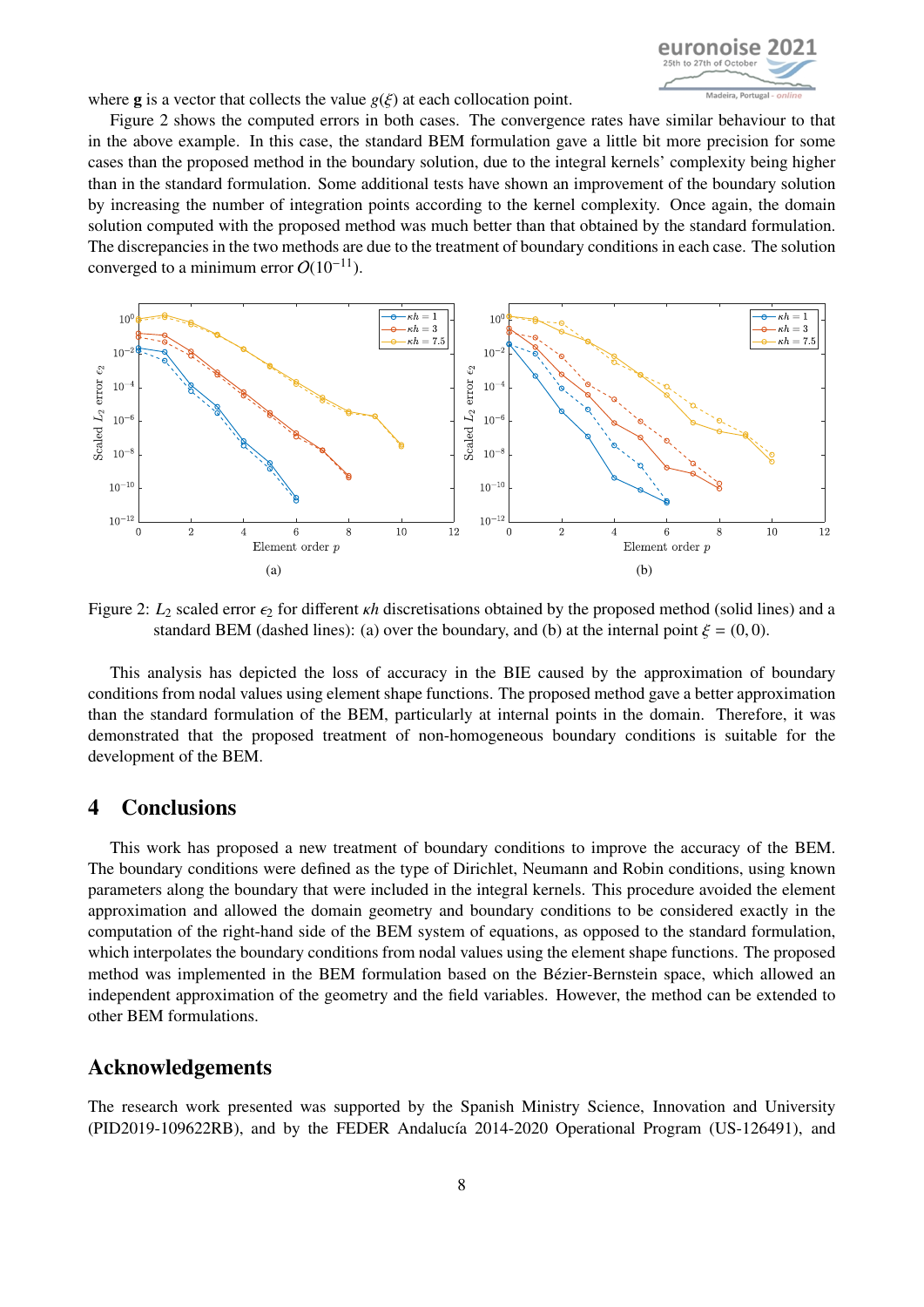through the scholarship *Salvador de Madariaga* scholarship, Reference PRX19/00298. Financial support is gratefully acknowledged. The authors also wish to acknowledge the support provided by the Andalusian Scientific Computing Centre (CICA).

## References

- <span id="page-8-0"></span>[1] E.D. Leonel, A. Chateauneuf, W.S. Venturini, P. Bressolette, Coupled reliability and boundary element model for probabilistic fatigue life assessment in mixed mode crack propagation, International Journal of Fatigue 32 (11) (2010) 1823–1834.
- <span id="page-8-1"></span>[2] C. Su, S. Zhao, H. Ma, Reliability analysis of plane elasticity problems by stochastic spline fictitious boundary element method, Engineering Analysis with Boundary Elements 36 (2) (2012) 118–124.
- <span id="page-8-2"></span>[3] C. Su, J. Xu, Reliability analysis of Reissner plate bending problems by stochastic spline fictitious boundary element method, Engineering Analysis with Boundary Elements 51 (2015) 37–43.
- <span id="page-8-3"></span>[4] M.S. Chowdhury, C. Song, W. Gao, C. Wang, Reliability analysis of homogeneous and bimaterial cracked structures by the scaled boundary finite element method and a hybrid random-interval model, Structural Safety 59 (2016) 53–66.
- <span id="page-8-4"></span>[5] A. Johari, A. Heydari, Reliability analysis of seepage using an applicable procedure based on stochastic scaled boundary finite element method, Engineering Analysis with Boundary Elements 94 (2018) 44–59.
- <span id="page-8-5"></span>[6] L. Morse, Z. Sharif Khodaei, M.H. Aliabadi, A multi-fidelity boundary element method for structural reliability analysis with higher-order sensitivities, Engineering Analysis with Boundary Elements 104 (2019) 183–196.
- <span id="page-8-6"></span>[7] M. Vable, Controlling errors in the process of automating boundary element method analysis, Engineering Analysis with Boundary Elements 26 (5) (2002) 405–415.
- <span id="page-8-7"></span>[8] Z. Zhao, X. Wang, Error estimation and h adaptive boundary elements, Engineering Analysis with Boundary Elements 23 (10) (1999) 793–803.
- <span id="page-8-8"></span>[9] E. Zieniuk, Bézier curves in the modification of boundary integral equations (BIE) for potential boundaryvalues problems, International Journal of Solids and Structures 40 (9) (2003) 2301–2320.
- <span id="page-8-9"></span>[10] E. Zieniuk, K. Szerszeń, Nonelement boundary representation with Bézier surface patches for 3D linear elasticity problems in parametric integral equation system (PIES) and its solving using Lagrange polynomials, Numerical Methods for Partial Differential Equations 34 (1) (2018) 51–79.
- <span id="page-8-10"></span>[11] R.N. Simpson, S.P.A. Bordas, J. Trevelyan, T. Rabczuk, A two-dimensional Isogeometric Boundary Element Method for elastostatic analysis, Computer Methods in Applied Mechanics and Engineering 209-212 (2012) 87–100.
- <span id="page-8-11"></span>[12] M.A. Scott, R.N. Simpson, J.A. Evans, S. Lipton, S.P.A. Bordas, T.J.R. Hughes, T.W. Sederberg, Isogeometric boundary element analysis using unstructured T-splines, Computer Methods in Applied Mechanics and Engineering 254 (2013) 197–221.
- <span id="page-8-12"></span>[13] A.T. Patera, A spectral element method for fluid dynamics: Laminar flow in a channel expansion, Journal of Computational Physics 54 (3) (1984) 468–488.
- <span id="page-8-13"></span>[14] B. Fornberg, A Practical Guide to Pseudospectral Methods, Cambridge Monographs on Applied and Computational Mathematics, Cambridge University Press, 1996.
- <span id="page-8-14"></span>[15] U. Iemma, V. Marchese, L. Morino, High-order bem for potential transonic flows, Computational Mechanics 21 (3) (1998) 243–252.
- <span id="page-8-15"></span>[16] M. Löhndorf, J.M. Melenk, Wavenumber-explicitHp-BEM for high frequency scattering, SIAM Journal on Numerical Analysis 49 (6) (2011) 2340–2363.
- <span id="page-8-16"></span>[17] A. Romero, P. Galvín, J. Cámara-Molina, A. Tadeu, On the formulation of a BEM in the Bézier–Bernstein space for the solution of Helmholtz equation, Applied Mathematical Modelling 74 (2019) 301 – 319.